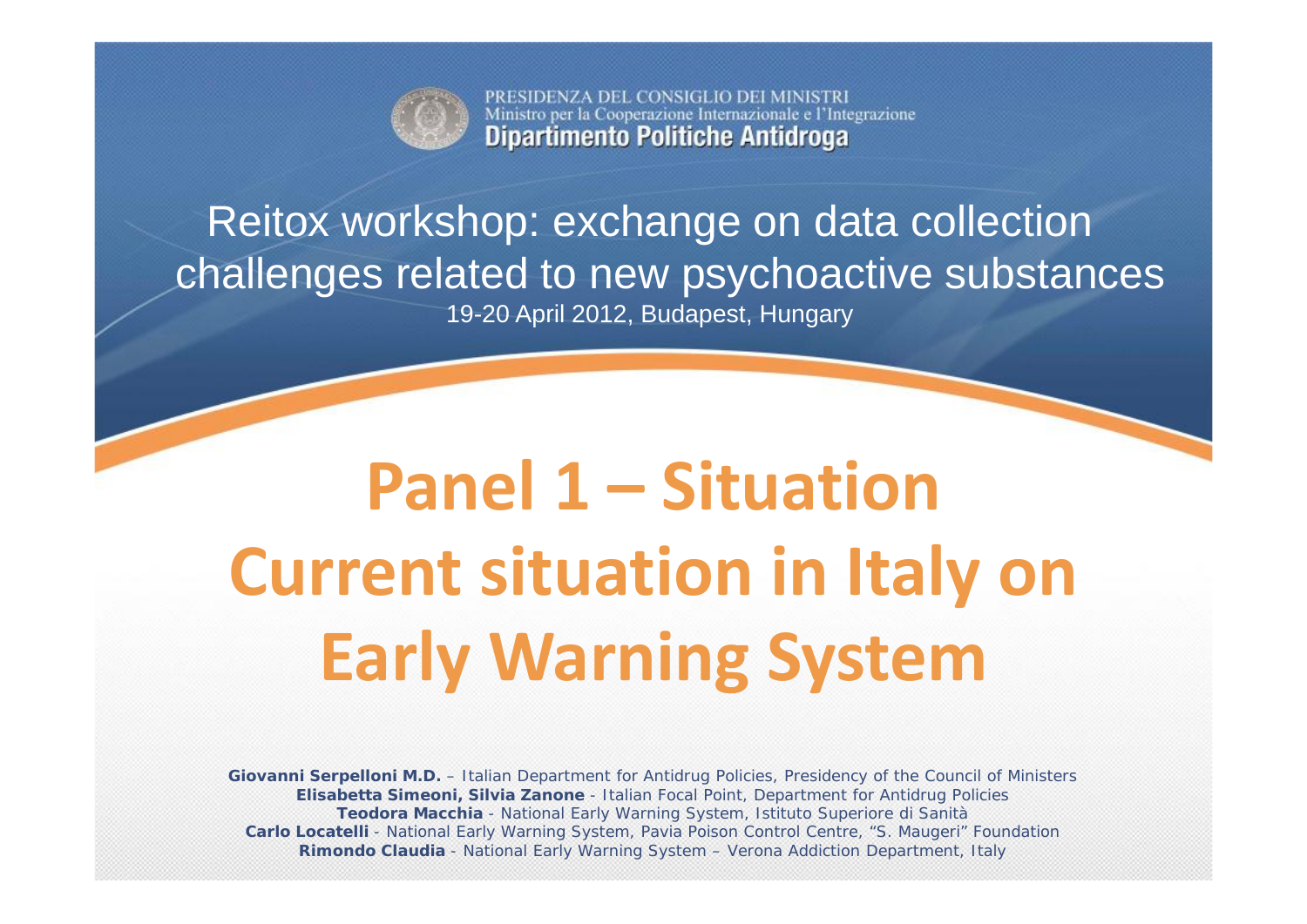

# **153 intercepted molecules (N.E.W.S. 2009-2011)**

- •38 synthetic cannabinoids
- 30 synthetic cathinones
- 23 phenethylamines
- > 50 other molecules (piperazine, triptamine, PCP derivatives; ketamina, medical drugs, natural substances, etc.)

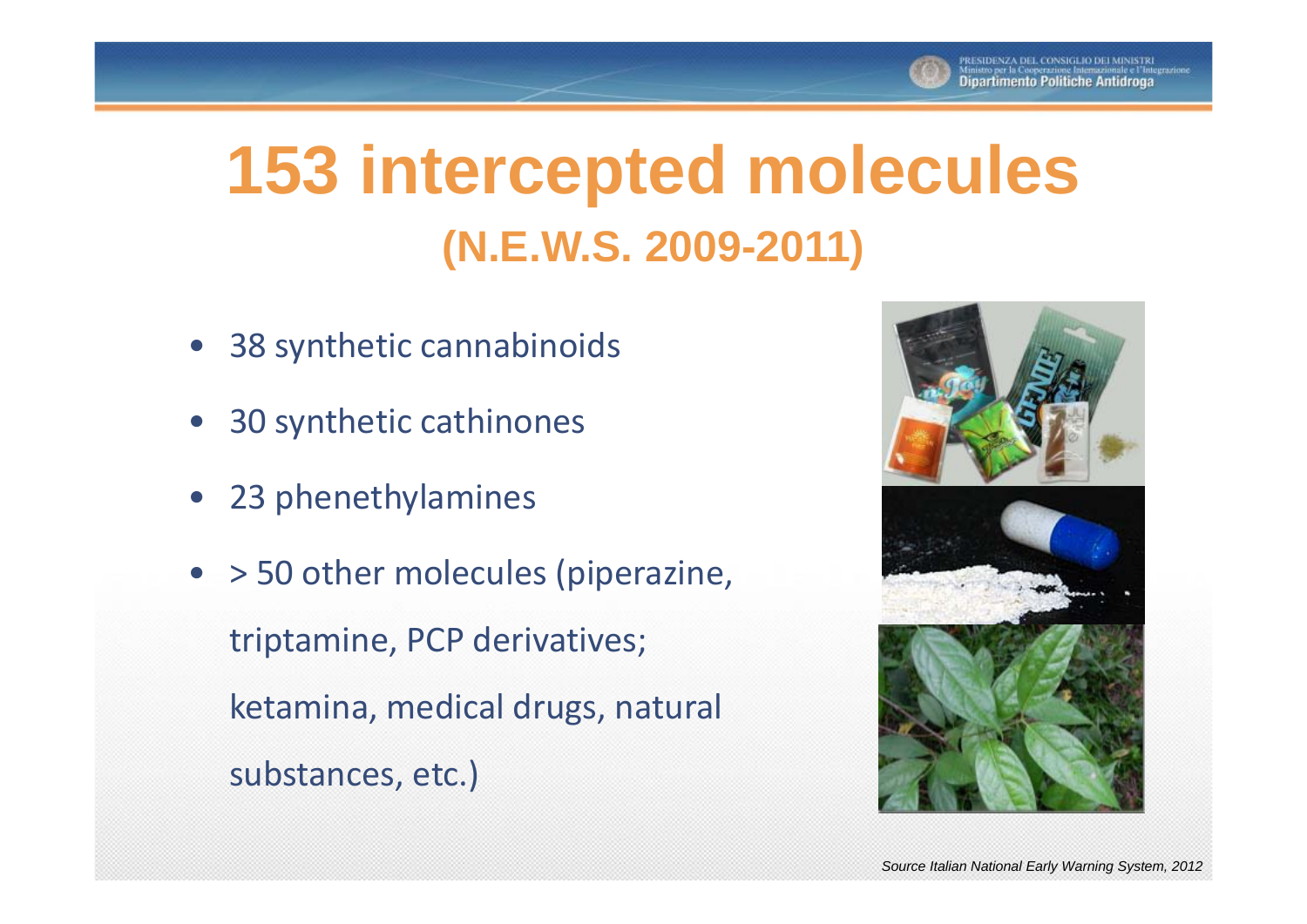

## **New molecules detected 2009 ‐2012**

| <sub>N</sub> | Nome/Sigla                              | Mese/Anno      | N. | Nome/Sigla                                     | Mese/Anno   | N  | Nome/Sigla                         | Mese/Anno      |
|--------------|-----------------------------------------|----------------|----|------------------------------------------------|-------------|----|------------------------------------|----------------|
|              | HU-331                                  | Gennaio 2012   |    | 28 4-fluoroamfetamina (4-FA)                   | Agosto 2011 |    | 60 Tropicamide                     | Maggio 2011    |
| 2            | 1-phenyl-1-propanamine                  | Dicembre 2011  |    | 29 Metamfetamina                               | Agosto 2011 |    | 61 Diazepam                        | Aprile 2011    |
|              | AM-694-                                 |                |    | 30 N-ethylbuphedrone                           | Agosto 2011 |    | 62 3-FMC                           | Marzo 2011     |
| 3            | Chloro derivative/1-[(5-                | Dicembre 2011  |    | 31 Org-29647                                   | Agosto 2011 |    | 63 Derivato JWH-250                | Marzo 2011     |
|              | chloropentil)-1H-indol-3-yl]-(2-        |                |    | 32 Org-27569                                   | Agosto 2011 |    | 64 5-IAI                           | Marzo 2011     |
|              | iodophenyl) methanone                   |                |    | 33 Org-27759                                   | Agosto 2011 |    | 65 JWH-182                         | Marzo 2011     |
|              | α-Pyrrolidinobutirrophenone (α-<br>PBP) | Dicembre 2011  |    | 34 AM-2233                                     | Agosto 2011 |    | 66 1-Pentil-3-(1-adamantoil)indolo | Febbraio 2011  |
| 4            |                                         |                |    | 35 JWH-307                                     | Agosto 2011 |    | 67 JWH-251                         | Febbraio 2011  |
| 5            | 3-amino-1-phenyl-butane (3-APB)         | Dicembre 2011  |    | 36 Caffeina (in eroina)                        | Agosto 2011 |    | 68 N,N-dimethylamphetamine         | Febbraio 2011  |
| 6            | AM-2232                                 | Dicembre 2011  | 37 | Benzoin isopropil etere (BIE)                  | Luglio 2011 |    | 69 AM-2201                         | Gennaio 2011   |
|              | Etizolam                                | Dicembre 2011  |    | 38 Pseudoefedrina                              | Luglio 2011 |    | 70 MPA                             | Gennaio 2011   |
| 8            | Etilfenidato                            | Novembre 2011  |    | 39 Nandrolone                                  | Luglio 2011 |    | 71 CRA-13                          | Gennaio 2011   |
| 9            | Camfetamina                             | Novembre 2011  |    | 40 JWH-412                                     | Luglio 2011 |    | 72 4-MeO-PCP                       | Gennaio 2011   |
| 10           | <b>JWH-022</b>                          | Novembre 2011  |    | 41 JWH-387                                     | Luglio 2011 |    | 73 desoxy-D2PM                     | Dicembre 2010  |
|              | 4-Methylbuphedrone                      |                |    | 42 Phenazepam                                  | Luglio 2011 |    | 74 5-APB                           | Dicembre 2010  |
|              | 11 (4-Me-MABP; bk-N-methyl-4-           | Novembre 2011  |    | 43 4-APB                                       | Giugno 2011 |    | 75 BMDB                            | Dicembre 2010  |
|              | MAB)                                    |                |    | 44 6-APB                                       | Giugno 2011 |    | 76 BMDP                            | Dicembre 2010  |
|              | 12 WIN 55,212-2                         | Novembre 2011  |    | 45 RCS-4(C4)                                   | Giugno 2011 |    | 77 Arecoline                       | Novembre 2010  |
|              | 13 AM-679                               | Novembre 2011  |    | 46 Ostarine                                    | Giugno 2011 |    | 78 Dibutylone                      | Novembre 2010  |
|              | 14 CP 47,497-C8-homolog                 | Novembre 2011  |    | 47 JWH-122 fluoropentyl derivative             | Giugno 2011 |    | 79 MDPBP                           | Novembre 2010  |
|              | Propossifene (propoxyphene)             |                |    | 48 2C-C-NBOMe                                  | Giugno 2011 |    | 80 3-MeO-PCE                       | Novembre 2010  |
| 15           | destropropoxyphene                      | Novembre 2011  |    | 49 Colofonia in hashish                        | Giugno 2011 | 81 | 3-(4-hydroxymethylbenzoyl)-1-      |                |
|              | 16 bk-MDDMA                             | Ottobre 2011   |    | 50 OMMA                                        | Giugno 2011 |    | pentylindole                       | Novembre 2010  |
|              | Benzylpiperidine Propossifene           | Ottobre 2011   |    | 51 Methanandamide                              | Maggio 2011 |    | 82 Methoxetamine                   | Novembre 2010  |
| 17           | (propoxyphene)                          |                |    | 52 AM-1220-azepane-derivato                    | Maggio 2011 |    | 83 PMMA                            | Ottobre 2010   |
|              | 18 4-EMC                                | Ottobre 2011   |    | 53 AM-1220                                     | Maggio 2011 |    | 84 JWH-019                         | Ottobre 2010   |
|              | 19 Desomorphine                         | Ottobre 2011   |    | 54 5-HTTP                                      | Maggio 2011 |    | 85 JWH-203                         | Ottobre 2010   |
|              | 20 Metorfano (methorphane)              | Marzo 2011     |    | 55 JWH-007                                     | Maggio 2011 |    | 86 3,4-DMMC                        | Ottobre 2010   |
|              | 21 Isopentedrone                        | Settembre 2011 |    | (2-methoxyphenyl)(1-pentyl-1H-indol-           | Aprile 2011 |    | 87 JWH-250                         | Ottobre 2010   |
|              | 22 4-BMC (Brephedrone)                  | Ottobre 2011   |    | 3-yl)metanone                                  |             |    | 88 Desoxypipradrol                 | Ottobre 2010   |
|              | 23 WIN 48,098 (Pravadoline)             | Maggio 2011    |    | 57 N-ethylamphetamine                          | Aprile 2011 |    | 89 JWH-200                         | Settembre 2010 |
|              | 24 Pyrovalerone                         | Settembre 2011 |    | a-PVP                                          |             |    | 90 Buflomedil                      | Settembre 2010 |
|              | 25 Dipipanone                           | Settembre 2011 |    | 1-phenyl-2-(1-pyrrolidinyl)-1-<br>pentanone/a- | Aprile 2011 |    | 91 Diltiazem                       | Settembre 2010 |
|              | 26 Sildenafil                           | Agosto 2011    |    |                                                |             |    | 92 Etafedrina                      | Settembre 2010 |
|              | Metilone                                |                |    | Pyrrolidinopentiophenone                       |             |    | 93 JWH-210                         | Settembre 2010 |
|              | 27 (methylone; MDMCAT; MDMC;            | Agosto 2011    |    | 59 DMMA                                        | Aprile 2011 |    | 94 β-etil-metcatinone (Pentedrone) | Settembre 2010 |
|              | bk-MDMA; beta keto-MDMA)                |                |    |                                                |             |    | 95 5-MeO-DPT                       | Settembre 2010 |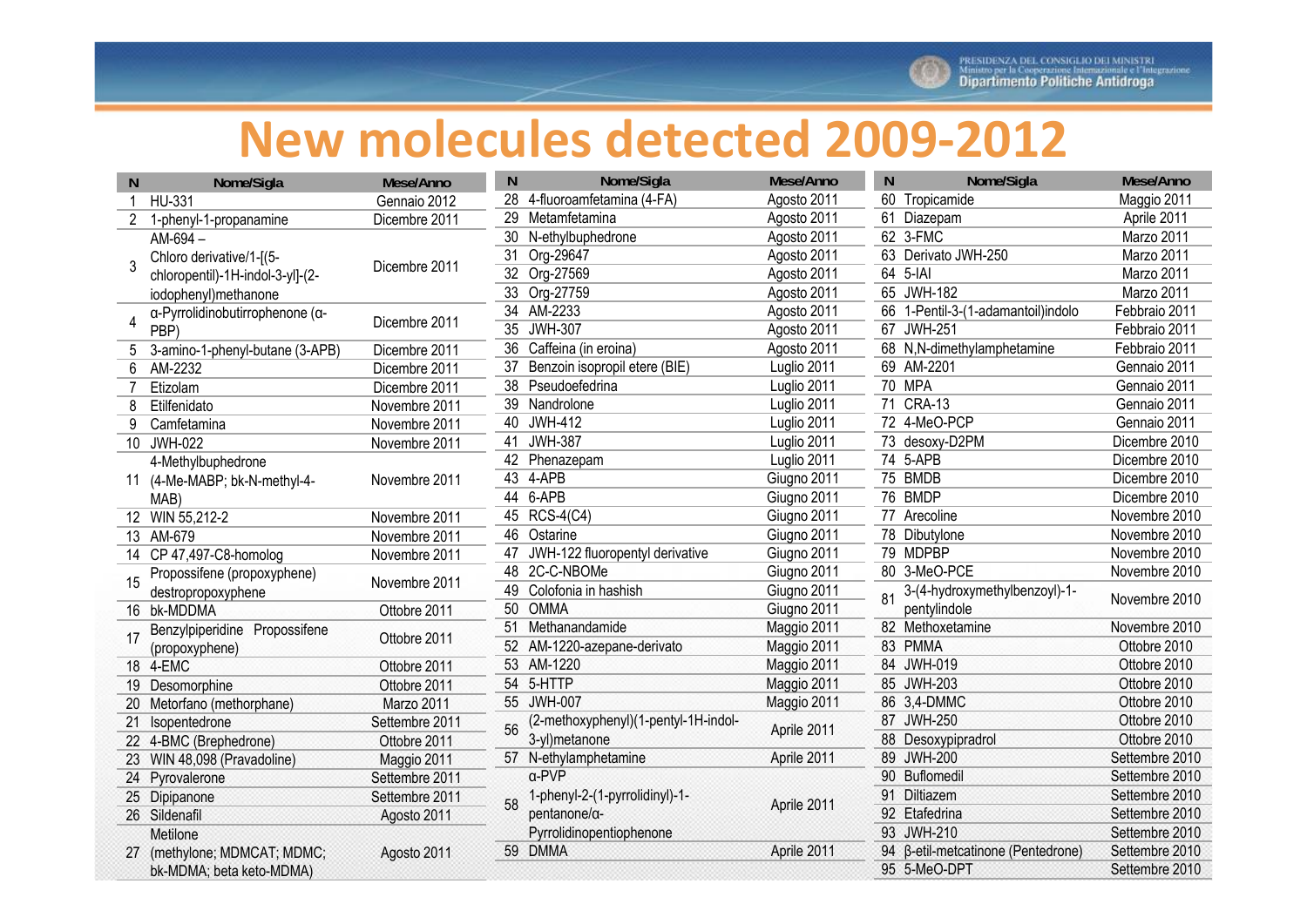

## **New molecules detected 2009‐2012**

| N   | Nome/Sigla                        | Mese/Anno      |
|-----|-----------------------------------|----------------|
| 95  | 5-MeO-DPT                         | Settembre 2010 |
| 96  | Pentilone                         | Settembre 2010 |
| 97  | M-ALPHA                           | Settembre 2010 |
| 98  | Isomero nafirone                  | Agosto 2010    |
|     | 99 Variante C8 + C2 del CP-47,497 | Agosto 2010    |
|     | 100 4MBC                          | Agosto 2010    |
|     | <b>101 MPPP</b>                   | Agosto 2010    |
|     | 102 JWH-015                       | Luglio 2010    |
|     | 103 MPBP                          | Luglio 2010    |
|     | 104 Butilone                      | Agosto 2010    |
|     | 105 MDPV                          | Agosto 2010    |
|     | 106 JWH-122                       | Luglio 2010    |
|     | 107 AM-694                        | Luglio 2010    |
|     | 108 4-metiletcatinone (4-MEC)     | Luglio 2010    |
|     | 109 bufedrone                     | Luglio 2010    |
| 110 | metil derivato del cannabinoide   | Luglio 2010    |
|     | sintetico JWH-073                 |                |
|     | 111 Dimetocaina DMC               | Giugno 2010    |
|     | 112 DMAA                          | Giugno 2010    |
|     | 113 iso-Etcatinone                | Giugno 2010    |
|     | 114 pFBT                          | Giugno 2010    |
|     | 115 Nafirone                      | Giugno 2010    |
|     | 116 JWH-081                       | Giugno 2010    |
|     | 117 Analogo del JWH-018 (WIN      | Maggio 2010    |
|     | 48,098/ Pravadoline)              |                |
|     | 118 Fentanil                      | Maggio 2010    |
|     | 119 4-FMA                         | Marzo 2010     |
|     | 120 Mefedrone (4-MMC)             | Marzo 2010     |
|     | 121 Metamizolo (novalgina)        | Marzo 2010     |
|     | 122 pFPP                          | Marzo 2010     |
|     | 123 MDAI                          | Marzo 2010     |
|     | 124 ß-Me-PEA                      | Marzo 2010     |
|     | 125 N,N-dimetilfenetilamina       | Marzo 2010     |
|     | 126 N-benzil-1-feniletilamina     | Marzo 2010     |
|     | 127 JWH-073                       | Febbraio 2010  |
|     | 128 JWH-018                       | Febbraio 2010  |

| N   | Nome/Sigla                                       | Mese/Anno     |
|-----|--------------------------------------------------|---------------|
|     | <b>129 GHB</b>                                   | Gennaio 2010  |
|     | 130 2C-B-BZP                                     | Gennaio 2010  |
|     | 131 Pregabalin                                   | Dicembre 2009 |
|     | 132 4-MA                                         | Dicembre 2009 |
|     | 133 JWH-200                                      | Dicembre 2009 |
|     | 134 3-FMA                                        | Novembre 2009 |
|     | 135 Etaqualone                                   | Novembre 2009 |
|     | 136 Metamfepramone                               | Novembre 2009 |
| 137 | Flephedrone (4-FMC; 4-<br>fluoromethcathinone)   | Novembre 2009 |
|     | 138 Mitragynina (Mitragyna Speciosa)             | Novembre 2009 |
|     | 139 Bromo-Dragonfly                              | Ottobre 2009  |
|     | 140 Levamisole                                   | Ottobre 2009  |
|     | 141 bk-PMMA (Methedrone)                         | Ottobre 2009  |
|     | 142 2-PEA                                        | Ottobre 2009  |
|     | 143 MDPV                                         | Agosto 2009   |
|     | 144 DNP (2,4-dinitrofenolo)                      | Agosto 2009   |
|     | 145 4-AcO-DMT                                    | Agosto 2009   |
|     | <b>146 PMA</b>                                   | Luglio 2009   |
|     | 147 Petidine/Demerol (Meperidine o<br>Pethidine) | Luglio 2009   |
|     | 148 Nortramadol (O-<br>Desmethyltramadol)        | Giugno 2009   |
|     | 149 Ketamina                                     | Giugno 2009   |
|     | 150 mCPP                                         | Giugno 2009   |
|     | 151 Piperonale                                   | Giugno 2009   |
|     | 152 TMA-6                                        | Giugno 2009   |
|     | 153 Carbarile                                    | Maggio 2009   |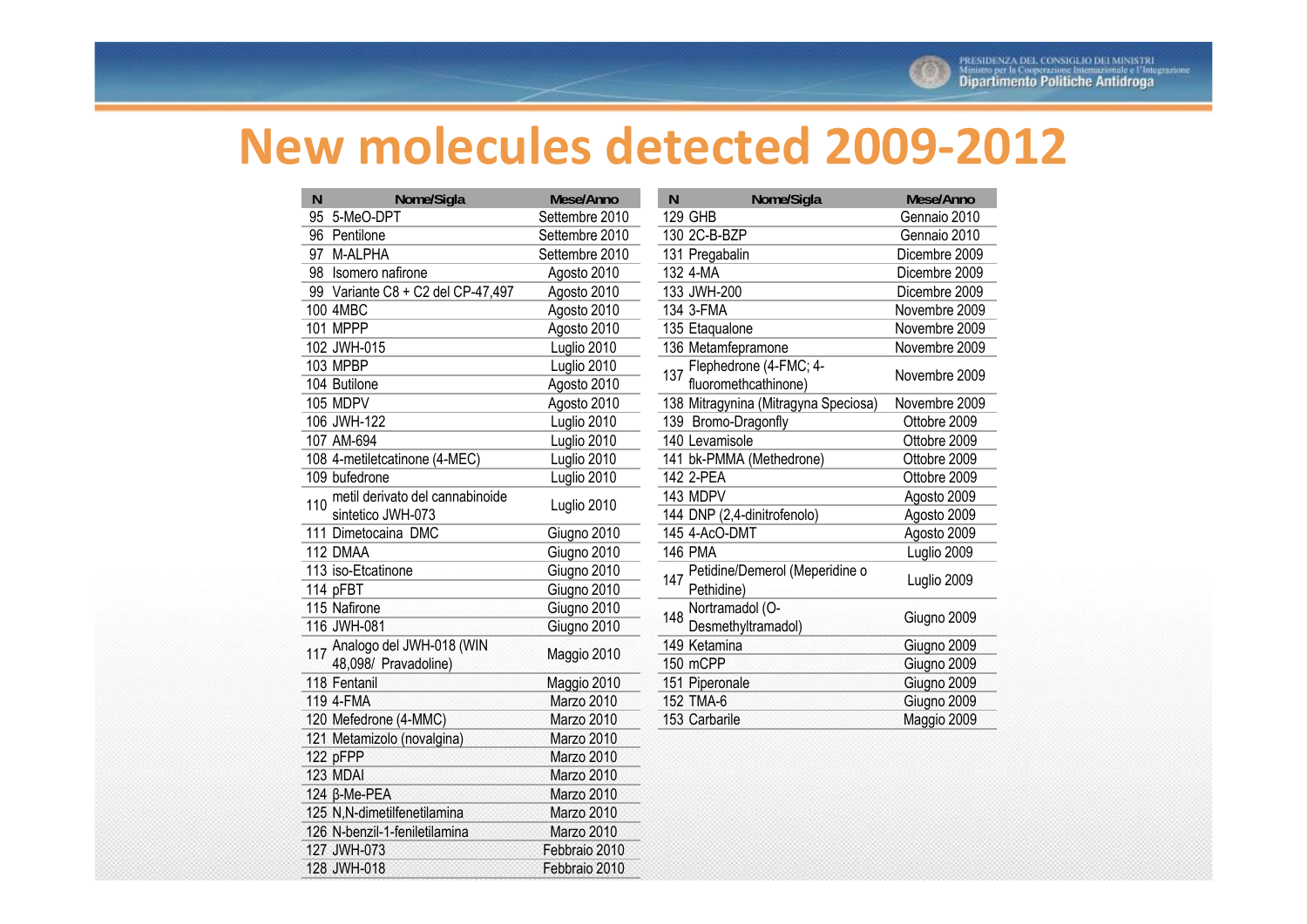#### **Commercial names and synthetic cannabinoids identified (2010 ‐2011)**



| <b>Commercial name</b>                         | <b>Identified cannabinoid</b>   | <b>Commercial name</b>          | <b>Identified cannabinoid</b>                                | <b>Commercial name</b>     | <b>Identified cannabinoid</b>                                                                                  |
|------------------------------------------------|---------------------------------|---------------------------------|--------------------------------------------------------------|----------------------------|----------------------------------------------------------------------------------------------------------------|
| Genie                                          | <b>JWH-018</b>                  | <b>Blaze</b>                    | <b>JWH-018</b>                                               | Alesya Plus                | <b>JWH-081</b>                                                                                                 |
| N-Joy                                          | <b>JWH-018</b>                  | <b>Smoke</b>                    | <b>JWH-018</b>                                               | <b>Orange Alesya New</b>   | JWH-081+AM-694                                                                                                 |
| <b>Spice Silver</b>                            | JWH-018+JWH-073                 | <b>Blaze</b>                    | <b>JWH-018</b>                                               | Lucy                       | JWH-081+JWH-019+AM-694                                                                                         |
| <b>Spice Gold</b>                              | JWH-018+JWH-073                 | <b>Bonzai</b>                   | <b>JWH-018</b>                                               | Karma                      | <b>JWH-210</b>                                                                                                 |
| <b>Spice Gold Spirit</b>                       | JWH-018+JWH-073                 | <b>Bonzai Citrus</b>            | <b>JWH-081</b>                                               | Orange Julia               | JWH-081+AM-694                                                                                                 |
| <b>Spice Original Diamond</b>                  | JWH-018+JWH-073                 | <b>Creme Supreme Incense</b>    | <b>JWH-250</b>                                               | <b>Katy Plus</b>           | <b>JWH-081</b>                                                                                                 |
| <b>Spice Original Diamond</b><br><b>Spirit</b> | JWH-018+JWH-073                 | Gejnie                          | JWH-018                                                      | <b>Orange Katy New</b>     | JWH-081+AM-694                                                                                                 |
| <b>Spice Tropical</b>                          | JWH-018+JWH-073                 | Jamaica Spirit                  | JWH-081+JWH-250                                              | <b>Orange Darya New</b>    | JWH-081+AM-694                                                                                                 |
| <b>Spice Artic Synergy</b>                     | JWH-018+JWH-073                 | <b>King B</b>                   | JWH-073+JWH-073 metil<br>derivato                            | <b>Bonzai</b>              | JWH-122+JWH-018 (tracce)                                                                                       |
| Amazonas                                       | <b>JWH-250</b>                  | <b>Original Diamond</b>         | JWH-073                                                      | <b>Bonzai Summer Boost</b> | non noto                                                                                                       |
| Orange lilia                                   | JWH-018+JWH-073                 | <b>Original Diamond Spirit</b>  | JWH-073                                                      | <b>Bonzai</b>              | <b>JWH-122</b>                                                                                                 |
| Orange Oxana                                   | JWH-073+delta-9-THC<br>(tracce) | <b>Spice Artic Synergy</b>      | JWH-018+CP 47,497 (C8)                                       | <b>Blend Z</b>             | JWH-073; JWH-122; JWH-018<br>e 1-butil-3-(1-(4-<br>metil)naftoil)indolo (metilnaftoil<br>omologo del JWH-073). |
| <b>Jamaican Gold</b>                           | <b>JWH-018</b>                  | <b>Spice Diamond</b>            | CP 47,497 (C8)                                               | <b>JWH-018 in Polvere</b>  | <b>JWH-018</b>                                                                                                 |
| Jamaican Spirit                                | JWH-250+JWH-081                 | <b>Spice Diamond Spirit</b>     | <b>JWH-018</b>                                               | Senza etichetta            | <b>JWH 250</b>                                                                                                 |
| Mojo                                           | <b>JWH-018</b>                  | <b>Spice Gold</b>               | CP 47,497 (C8)                                               | Senza etichetta            | <b>JWH 210</b>                                                                                                 |
| Infinity                                       | <b>JWH-073</b>                  | <b>Spice Tropical Synergy</b>   | JWH-018+CP 47,497 (C8)                                       | Senza etichetta            | <b>JWH 122</b>                                                                                                 |
| <b>Bonzai</b>                                  | <b>JWH-018</b>                  | <b>Yucatan Fire</b>             | <b>JWH-018</b>                                               | Senza etichetta            | <b>JWH 122</b>                                                                                                 |
| <b>Sencation</b>                               | JWH-073 metil derivato          | <b>B</b> 52 Plus Intensive Shot | JWH-250 + JWH-122                                            | Polvere verde fumata       | JWH-018 (in campione<br>ematico)                                                                               |
| <b>Bonzai Citrus</b>                           | <b>JWH-081</b>                  | Ketama Gold                     | <b>JWH-250</b>                                               | Atomic bomb                | JWH-018 (in campione<br>ematico)                                                                               |
| <b>Afghan Incense</b>                          | JWH-018                         | <b>Jungle Mistic Incense</b>    | <b>JWH-122</b>                                               | <b>XXX Hurricane</b>       | Omologo C4 dell'RCS-4<br>Isomero orto dell'RCS-4<br><b>JWH-073</b><br><b>JWH-018</b>                           |
| <b>Bonzai Winter Boost</b>                     | <b>JWH-250</b>                  | Orange alesya new               | <b>JWH-122</b>                                               | <b>Bonzai</b>              | JWH-122 (in campione<br>ematico)                                                                               |
| <b>New Jamaican Gold</b>                       | <b>JWH-081</b>                  | <b>Rasta Weed</b>               | <b>JWH-073</b>                                               | Cannabis (riferito)        | JWH-122 (in campione<br>ematico)                                                                               |
| Blaze                                          | <b>JWH-081</b>                  | <b>Katy Plus</b>                | JWH-081 e AM-694 (+tracce<br>di CBD; delta-9-THC < $0,1\%$ ) | Polvere di prova           | AM-694                                                                                                         |
| <b>Blaze</b>                                   | <b>JWH-250</b>                  | Ketama Gold                     | <b>JWH-122</b>                                               | Polvere di prova           | AM-679                                                                                                         |
| Jamaican Spirit                                | JWH-200+JWH-081                 | <b>Bonzai</b>                   | <b>JWH-081</b>                                               | Polvere di prova           | <b>JWH-019</b>                                                                                                 |
| <b>Forest Green</b>                            | JWH-250+tracce di JWH-122       | <b>Orange Darya New</b>         | JWH-081+JWH-073+AM-694                                       | Polvere di prova           | <b>JWH-081</b>                                                                                                 |
| <b>Forest Green</b>                            | <b>JWH-122</b>                  | Karma                           | <b>JWH-210</b>                                               | Polvere di prova           | <b>JWH-203</b>                                                                                                 |
| <b>Intensive Shot</b>                          | <b>JWH-250</b>                  | <b>Katy Plus</b>                | JWH-081+AM-694                                               | Polvere di prova           | <b>JWH-250</b>                                                                                                 |
| Ketama Gold                                    | <b>JWH-250</b>                  | <b>Orange Alesya New</b>        | JWH-081+JWH-073                                              | Polvere di prova           | WIN48098/ Pravadoline                                                                                          |
| <b>Jungle Mistic Incense</b>                   | <b>JWH-122</b>                  | Orange Julia                    | <b>JWH-081</b>                                               | Polvere di prova           | WIN55212-2 mesilato                                                                                            |
| Jamaican Spirit                                | <b>JWH-250</b>                  | <b>Orange Katy New</b>          | JWH-081+AM-694                                               | Polvere di prova           | CP47,497-(C8)                                                                                                  |
| <b>Start of Fire</b>                           | <b>JWH-250</b>                  | Alesya Plus                     | <b>JWH-081</b>                                               | Bonzai summer boost        | JWH-210+AM-2201 +<br><b>JWH-022</b>                                                                            |
| Bonzai                                         | <b>JWH-250</b>                  | <b>Lucy New</b>                 | <b>JWH-081</b>                                               | AM-HI-CO Oean Burst Red 2  | JWH-073+JWH-018+JWH-122<br>(in siero)                                                                          |
| <b>Bonzai Citrus</b>                           | <b>JWH-018</b>                  | Lucy                            | JWH-081+AM-694                                               | <b>Bonzai</b>              | JWH-122 (in siero)                                                                                             |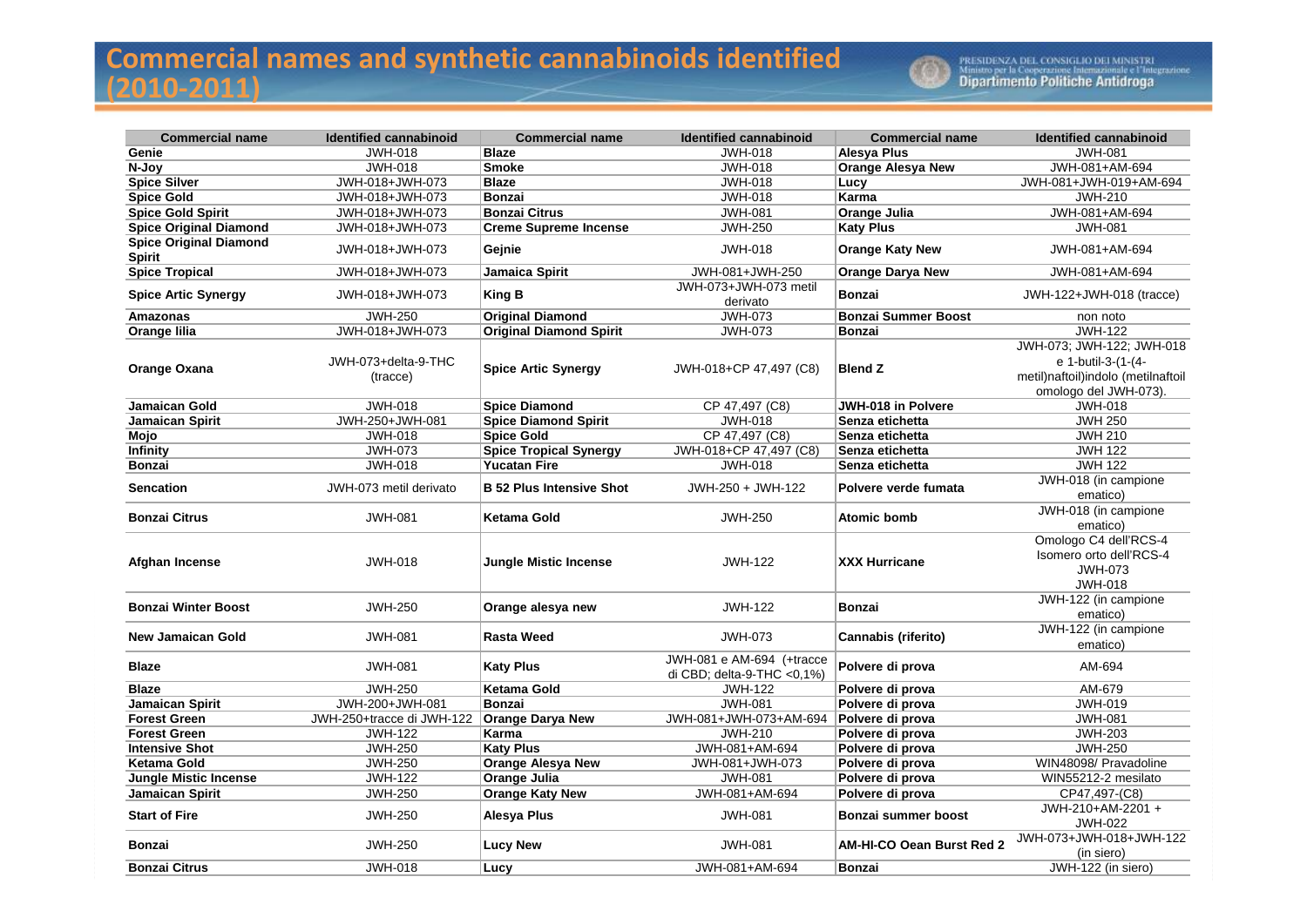**32 intoxications cases**

**related to the consumption of synthetic cannabinoids with admission toemergency departments**

nJoy (JWH-018) Spice Artic Synergy (JWH-018; JWH-073) Bonzai (JWH-018; JWH-081; JWH-122) Bonzai Summer Boost (JWH-122) Forest Green (JWH-122; JWH-250) Jungle Mistic Incense (JWH-122) Orange Alesya News (JWH-122) Atomic Bomb (JWH-018)

Non noto (JWH-018; JWH-122)

**4 intoxications cases related to the consumption of synthetic cathinones with admission toemergency departments**

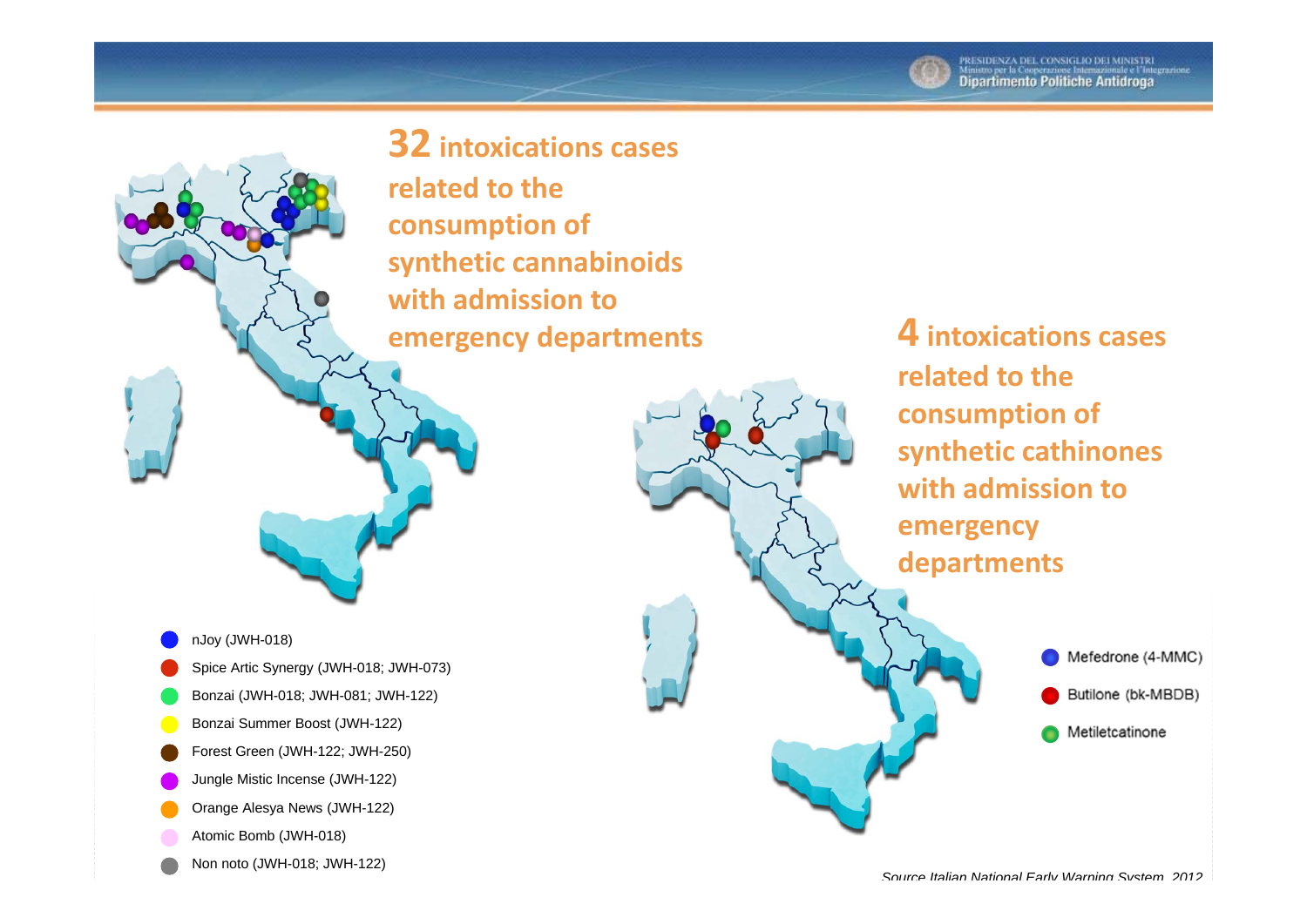# **Main clinical manifestations for synthetic cannabinoids consumption (n = 32)\***



\* Other symptoms (frequency < 6%): syncope, hypertonia, chest tightness, clonus, choreoatetosis, aphasia, diplopia, hypotension, hypertension, dyspnoea, vomitin g *Source Italian National Early Warning System <sup>2012</sup>*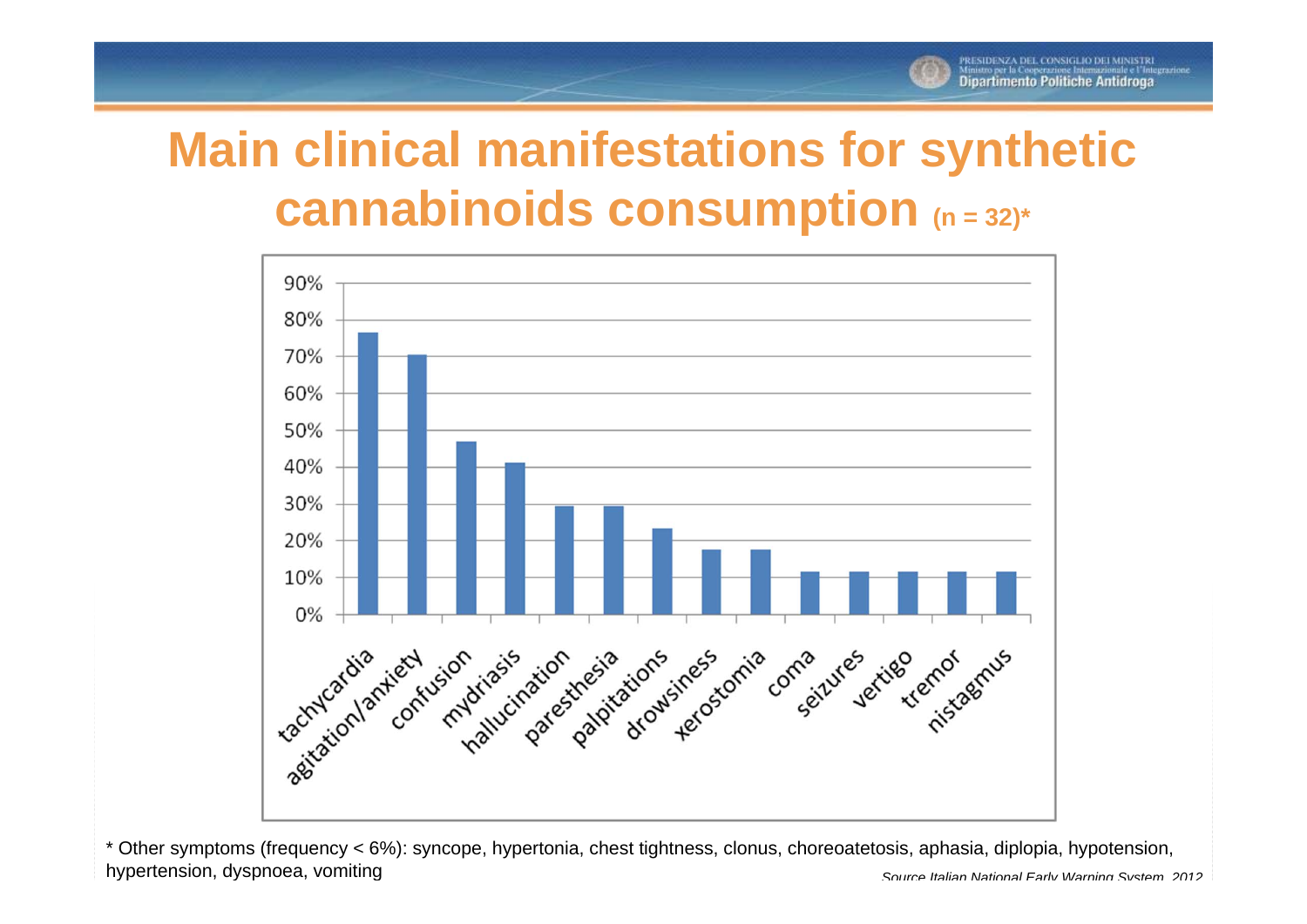

# **NEWS Operative actions**